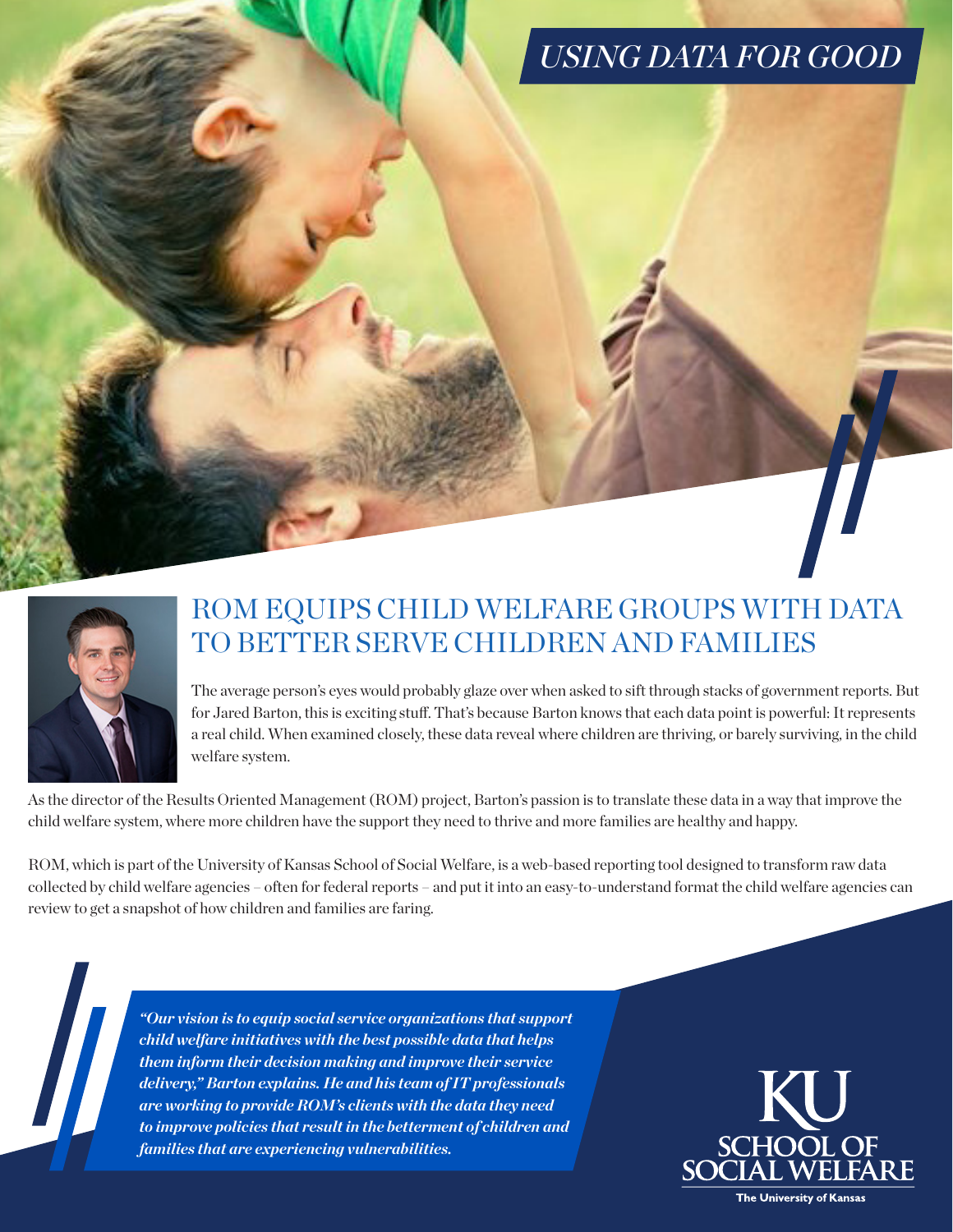

### **Report Period Jul 2016** Aug 2016 Sep 2016 Oct 2016 Nov 2016 Total: Jul - Nov 2016 4770 4768 4813 4770 - On FC Caseload 1st day of period 93.0% 91.6% 91.2% 4920 94.3% 4954 99.4% 75.0% 4726 92.1% 90.7% 74.3% In placemen 4719 4758 90.1% 93.2% 4886 98.0% 4726 0.9% 0.7% In Trial Home Visit 44  $0.9%$ 55 1.0% 1.1% 1.4% 44  $49$  $55$ 68 - Entered Foster Care caseload 361 7.0% 435  $8.4%$ 466 8.8%  $298$ 5.7%  $0.6%$ 1590 25.0% Entered from In-Home 250 4.9% 288 5.5% 309 5.9%  $204$ 3.9%  $0.4%$ 1072 16.9%  $21$ 111 2.8% 157 518 Direct Foster Care entry  $2.2%$  $147$ 3.0% 94 1.8%  $0.2%$ 8.1%

"ROM started with the idea that child welfare agencies and child welfare organizations are collecting lots and lots of data to use for various compliance reasons, but at the end of day, not a lot of that data is returned to them to support their decision making, or to inform the policies or programs they will be implementing," explains Barton, Ph.D., assistant research professor with the School of Social Welfare. "Right now, ROM is working to make that happen for children all across the country."

While it might seem strange to have an IT initiative housed within a school of social welfare, Barton says it makes total sense when you consider that ROM lives out the school's values of advancing multi-system competency and empirically-informed social work. Ultimately, ROM reports helps translate critical data and contribute to research endeavors that may improve systems for diverse populations and people experiencing vulnerabilities.

## ROM'S REACH IS EXPANDING

ROM launched in 2004 with only a handful of clients. In the ensuing years, it has grown to include contracts with 12 states, which are now using ROM as their primary tool for understanding their child welfare data. ROM generates hundreds of thousands of records per state, making it among the largest collections of longitudinal administrative data in child welfare in the country.

The ROM project has not only grown in the number of sites it serves; it has also widened the scope of data analysis it can provide to clients. Initially, ROM reports primarily focused on measuring outcomes like the incidents of child abuse and neglect in a state. Now ROM can provide reports that shed light on many complex factors that child welfare organizations look at when considering how best to care for children.

As examples, ROM reports can drill down to details like the number of children placed in foster care with their siblings or the number placed in a home near their home school. These reports can help organizations spot trends over time, measure the impact of program changes or adjustments, and even help them predict future trends based on their history. Each of these reports is another tool in a child welfare organization's toolbox, giving them the ability to better understand the stories hidden in the data they collect and chart the best path forward.

Use

## LOOKING TO THE FUTURE

Now the ROM team is imagining new ways they can best steward data for the social good. "We have started implementing reports that help us understand about racial disparities and disproportionality in the child welfare system," Barton shares.

"We are looking at things like if there are racial disparities with decision points in the child welfare system. We are hoping to contribute to and support a more inclusive, equitable look at child welfare data, and subsequently, inform and improve systems and how they can work."

For example, removing children from their home and placing them into state custody is very traumatic for them and their families. So, the ROM group hopes to create computer models that can help child welfare professionals identify which cases are good candidates for prevention services, designed to keep the child in the home, instead of removing the child from the home and placing them in foster care.

There are a lot of ideas like this percolating in Barton's head, and he grows animated as he describes new ways ROM could use data to improve individual children's lives and help transform the child welfare system, making it more compassionate, more just, and more equitable for all.

As the father of two little girls, this mission feels intensely personal for him. "If I can look at my family and say I believe in my children and that they can grow up and make a difference it the world, if I feel like my family is deserving of that, then I have to believe all families are deserving of that."



**Since the launch of ROM in 2004, it has grown to include contracts with 12 states, which are now using ROM as their primary tool for understanding their child welfare data.**

## **QUESTIONS?**

**Jared Barton, PhD, MSW (he, him, his) Assistant Research Professor Director of ROM: Results Oriented Management [jaredlee@ku.edu](mailto:jaredlee%40ku.edu?subject=) 785-864-7440**